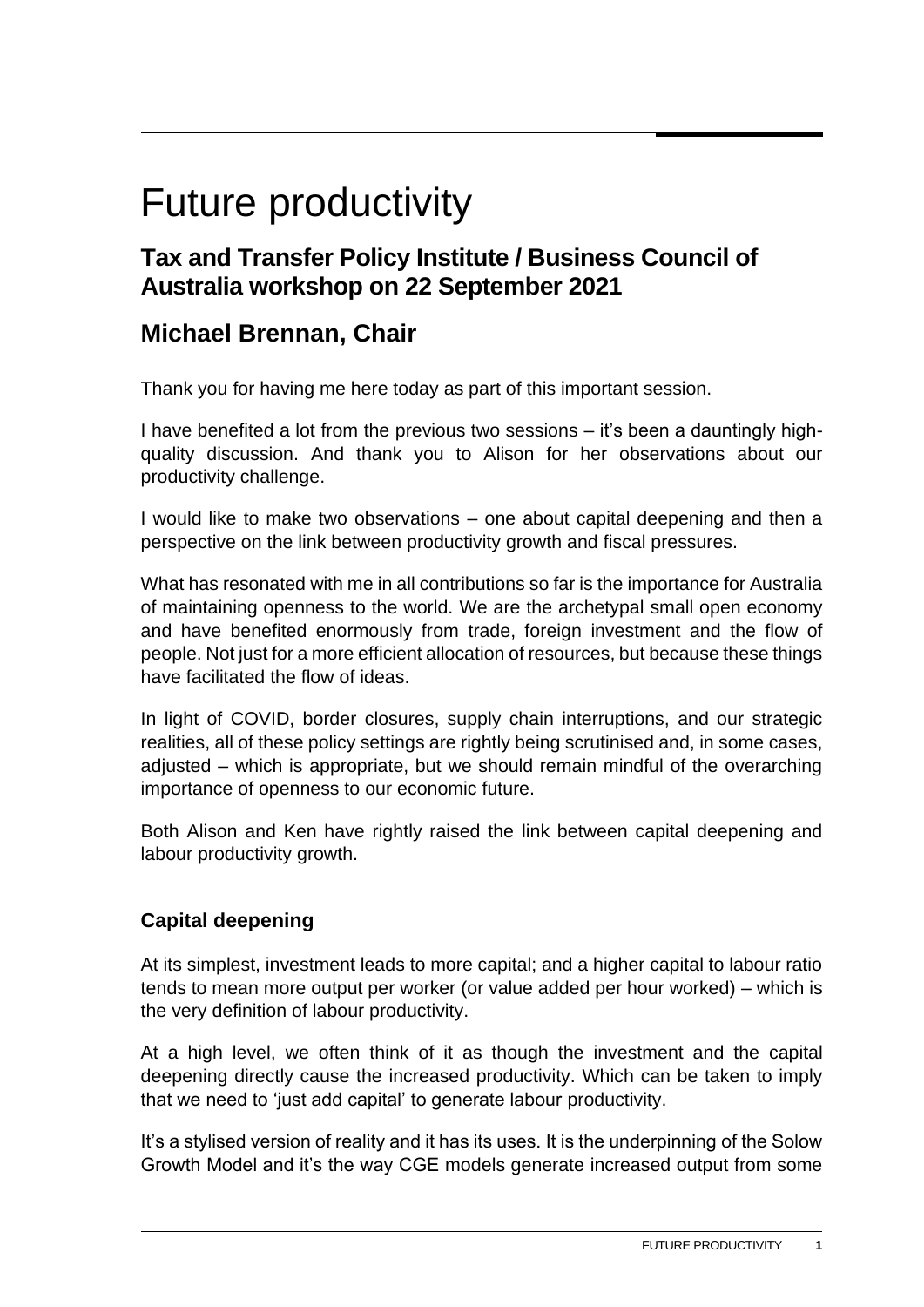external change that boosts capital investment – like a tax change or a rise in FDI (foreign direct investment).

Perhaps it's a reasonable approximation of reality when you think of a firm using new equipment to replace some labour and make production more efficient. But in most cases, capital deepening and productivity growth are correlated because they are caused by the same thing – namely people coming up with and executing new ideas.

Firms invest because they have an idea – for a new product or process – a new way to satisfy a consumer demand out there. The investment might actually turn out to be technically inefficient because the idea doesn't work out, the business fails, or the investment gets written off. But we still want that, because in a modern economy we rely on that process of experimentation. It is the feedstock of productivity growth and economic progress.

So, it is important to reduce barriers to investment – whether in the tax system or in foreign investment policy – as part of the broader policy settings that help us generate, adopt and diffuse new ideas and turn them into action.

My point is that it is as much (maybe more so) about the ideas as it is about the capital stock per se.

Which points to the role of a range of other policy areas, such as regulation, skills and labour mobility. In fairness, governments have been tackling these things, through the deregulation taskforce, the progress on automatic mutual recognition of occupational licenses, insolvency reforms, responsible lending changes, and also things like the Commonwealth's digital economy strategy and the work of the services roundtable on global trade in services.

Hence business has a role to play, in terms of being outward looking, taking risk, embracing new technology and skilling its workforce. A high growth economy is one where boards, institutional investors, bank lenders and SMEs are all embracing that vision of turning ideas into new (and often disruptive) business models and products.

#### **Productivity growth and fiscal pressures**

My second observation concerns productivity growth and fiscal pressures as set out in the IGR (Intergenerational Report).

Alison pointed out that the IGR shows the effect of a lower growth scenario – if productivity growth was to average 1.2 per cent instead of 1.5 per cent, then projected deficits are out to 2060 are materially higher than the baseline. Which underscores the need for strong productivity growth in the market sector in order for us to pay for the spending pressures on government.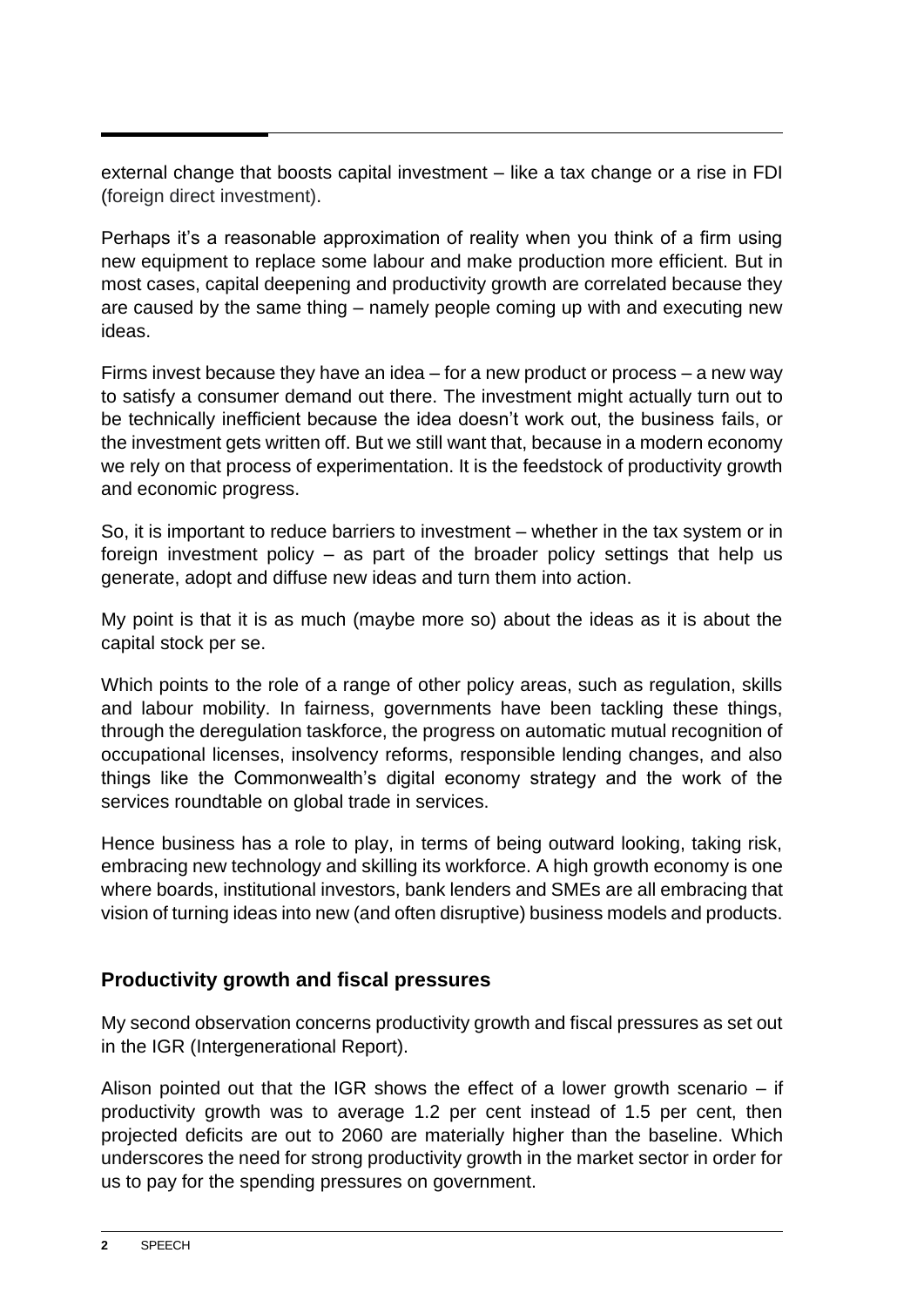The IGR also describes a subtle shift in the composition of government spending out to 2060. There are spending pressures in areas like:

- Health (rising from 4.6 per cent of GDP today to 6.2 per cent in 2060)
- Aged care (1.2 per cent to 2.1 per cent)
- NDIS (1.2 per cent to 1.4 per cent)
- Defence (2.1 per cent to 2.3 per cent).

These are partly offset by Education which is projected to fall from 1.9 per cent to 1.2 per cent of GDP.

Overall, these functions – where government directly funds a service – are projected to rise from 11 per cent of GDP to 13.2 per cent.

By contrast, pensions and payments to individuals will fall as a share of GDP – from 6.4 per cent to 4.8 per cent.

In other words, there is a general trend of Commonwealth spending will be shifting away from transfers to individuals and towards the funding of services.

The NSW IGR tells a similar story, with health spending rising from 29 per cent of total recurrent spending to 38 per cent.

If these areas are increasing as a share of government spending, it suggests these sectors will increase as a share of the economy – taking up a larger slice of capital and labour resources.

While we talk about the need for economy wide productivity growth to pay for this, we do not talk enough about the need for productivity growth within these areas.

To return to my earlier point about new ideas and business models, it is notable how little the basic business model of hospitals, primary health, school education, courts, prisons and many regulators has actually changed.

And to return to my earlier point about capital deepening, although there is plenty of investment in these areas it doesn't generally economise on labour.

Looking through the PC's *Report on Government Services*, it is notable how many areas of state service delivery have increased employment by more than population growth over the last decade.

In some of these areas of service delivery we appear to use what economists refer to as Leontieff production function – where capital and labour are applied in fixed proportions, hence we build the sort of capital assets that also require new labour as well – like a new hospital, or police station or school building.